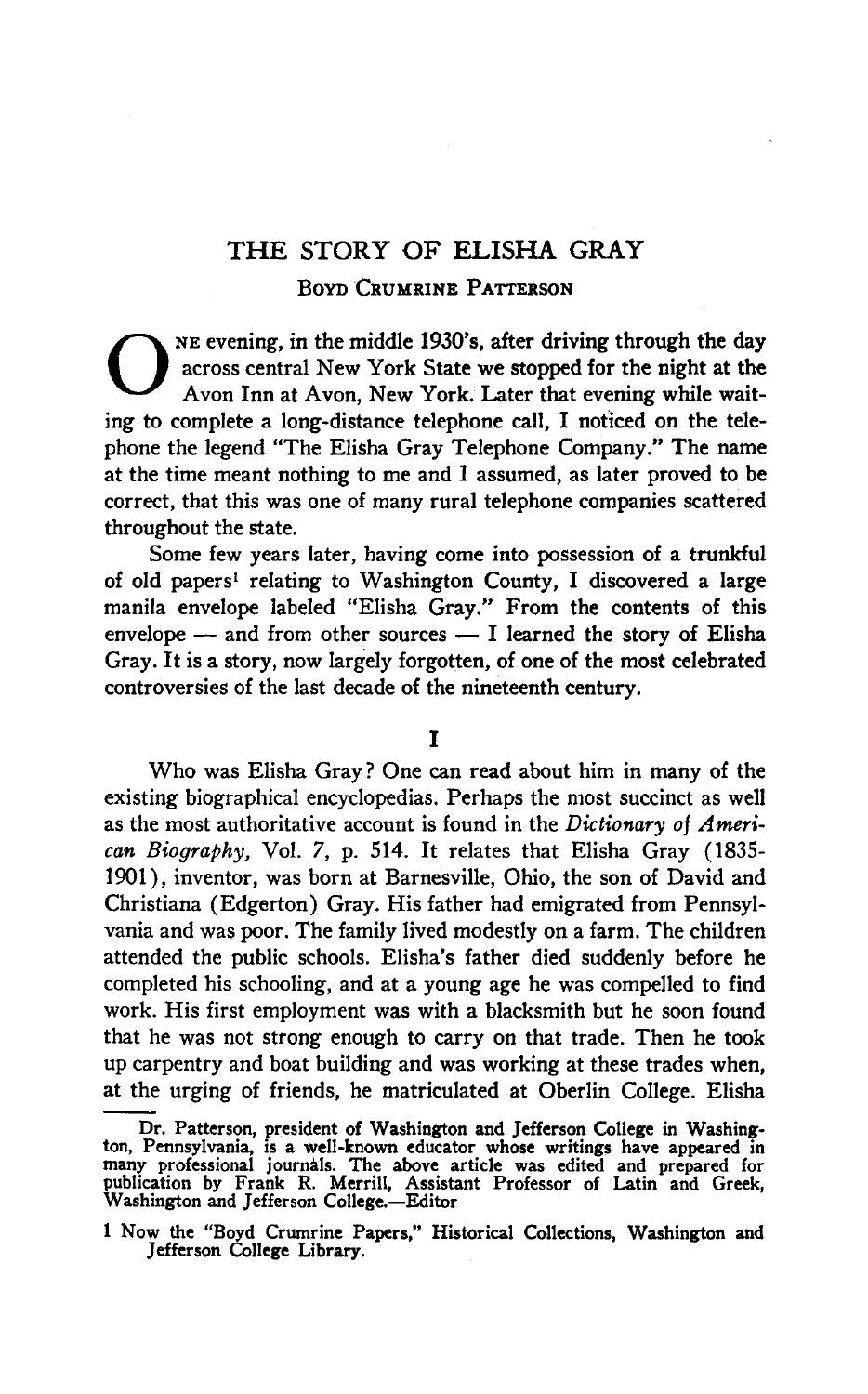spent five years at Oberlin and his general interest lay in the physical sciences. By the time he left college his interest narrowed to electrical mechanisms. Ill health, brought on by overwork while in college, greatly restricted his activities for a period of about five years after graduation.

But, beginning in <sup>1867</sup> and continuing throughout the rest of his life, he embarked on a career of research. He invented an automatic self-adjusting telegraphic relay, a telegraph switch and annunciator for hotels, a private telegraph line printer and a telegraphic repeater. In <sup>1872</sup> he moved to Chicago where he maintained his residence throughout the rest of his life. About the time of this move he organized with E. M. Barton the firm of Gray and Barton which eventually evolved into the Western Electric Company. He continued actively in the firm for two vears and then retired to devote his whole time to invention and research.

Gray's particular problem at this time was whether the number ofmessages sent simultaneously over a wire could be increased by first converting them to musical values (electro-harmonic telegraphy). He obtained patents for a successful device in 1875 and, as he progressed, the idea of transmitting vocal sounds occurred to him. Experimenting for some time he designed an instrument and filed a caveat (a confidential report of an invention which is not fully perfected) in the United States Patent Office on 14 February 1876. This caveat contained detailed plans for a speaking telephone.

That same day, a few hours earlier, Alexander Graham Bell filed a patent application for a speaking telephone. With the subsequent formation of the Bell Telephone Company and the introduction of the telephone as a competitor of the telegraph, the Western Union Telegraph Company acquired Gray's as well as Edison's telephone patents and a bitter infringement battle followed. Litigation continued over several decades through some six hundred lawsuits and involved malicious accusations of malpractice both within the Patent Office and outside. Finally, Bell's patent, granted in March 1876, was sustained by the courts, but the Gray-Bell controversy, in the minds of many people, has never been resolved. Gray himself continued for the balance of his life inventing electrical devices and amassed about seventy patents. For some of these the financial harvest was quite large.

His most important invention in later years was the telautograph. patented in 1888 and 1891. This electrical mechanism transmitted facsimile writing and drawing to distant points almost instantaneously. He had perfected the telautograph by 1893 and at the World's Fair in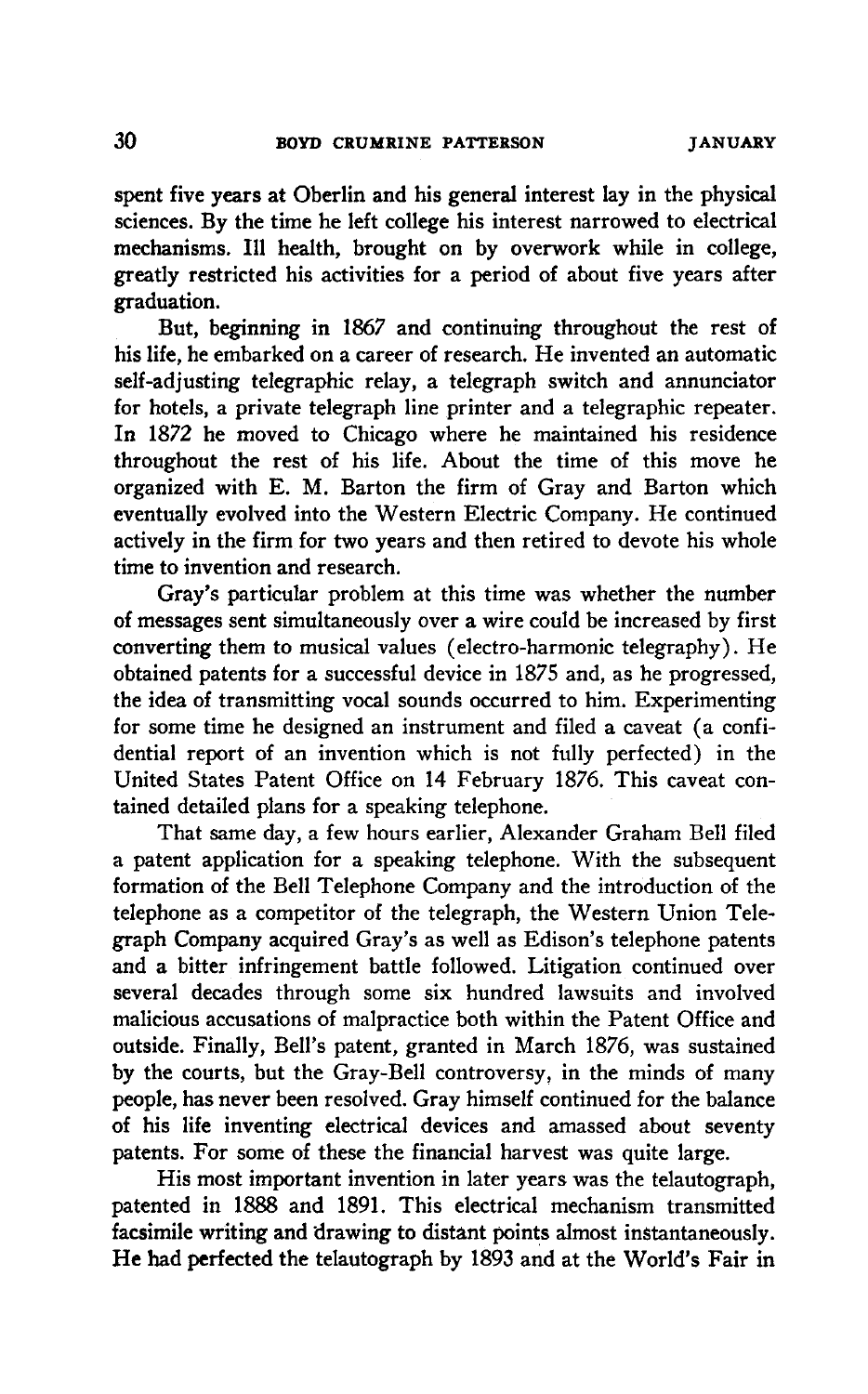Chicago that year he transmitted writing over wire a distance equivalent to 250 miles. The telautograph came into general use in banks and railway stations and adapted itself to a variety of industrial uses.

At the time of his sudden death near Boston, Massachusetts, in 1901, Gray was engaged by the problems of underwater communications with vessels at sea. Besides numerous articles in technical journals he published several books, and in1893 he was the organizational chairman of the first International Electrical Congress held in Chicago. He was decorated with the Grand Cross of the Legion of Honor of the French government and was the recipient of honorary degrees from several colleges in the United States.

On the occasion of his death, the Scientific American, Vol. 84, February 2, 1901, p. 72, featured an article eulogizing Elisha Gray:

"The career of Professor Elisha Gray, D.Sc, was a most pathetic one. He was a man of marvelous talent and ingenuity, and in the opinion of many who have calmly weighed all the evidence, it is likely that he will receive justice at the hands of future historians by being immortalized as the inventor of the speaking telephone. The litigation in the early history of the telephone, which was of the most complex nature, finally resulted in the decision that Prof. Bell was the inventor of the telephone, and as such was entitled to the credit and profits which would naturally accrue from such an important invention, but many persons hold that victory was a technical and corporate one, rather than one based on science . . .

"Inpursuing his investigations he made a discovery to which the invention of the telephone was largely due. He relates it in his nvention of<br>own words :<br>سمینه به ۱۲۰۰

'My nephew was playing with a small induction coil, taking shocks, for the amusement of the younger children. He had connected one end of the secondary coil to the zinc lining of the bathtub, which one end of the secondary coil to the zinc iming of the bathtub, which<br>was dry. Holding the other end of the coil in his left hand, he touched<br>the lining of the tub with the right. In making contact, his hand would<br>glide al the lining of the tub with the right. In making contact, his hand would glide along the side for a short distance. At these times I noticed that a sound was proceeding from under his hand at the point of contact, the minig of the tub with the right. In making contact, his hand would<br>glide along the side for a short distance. At these times I noticed that<br>a sound was proceeding from under his hand at the point of contact,<br>having the inaving the same pitch and quality as the vibrating electrome  $[sic]$ . I<br>immediately took the electrome  $[sic]$  in my hand and, repeating the<br>operation, I found, to my astonishment, that by rubbing hard and<br>rapidly I could ma a sound was proceeding from under ms hand at the point of contact,<br>having the same pitch and quality as the vibrating electrome [sic]. I<br>immediately took the electrome [sic] in my hand and, repeating the<br>operation, I found operation, I found, to my astonishment, that by rubbing hard and rapidly I could make a much louder sound than the interrupter or the electrome  $[sic]$ . I then changed the pitch of the vibrator and found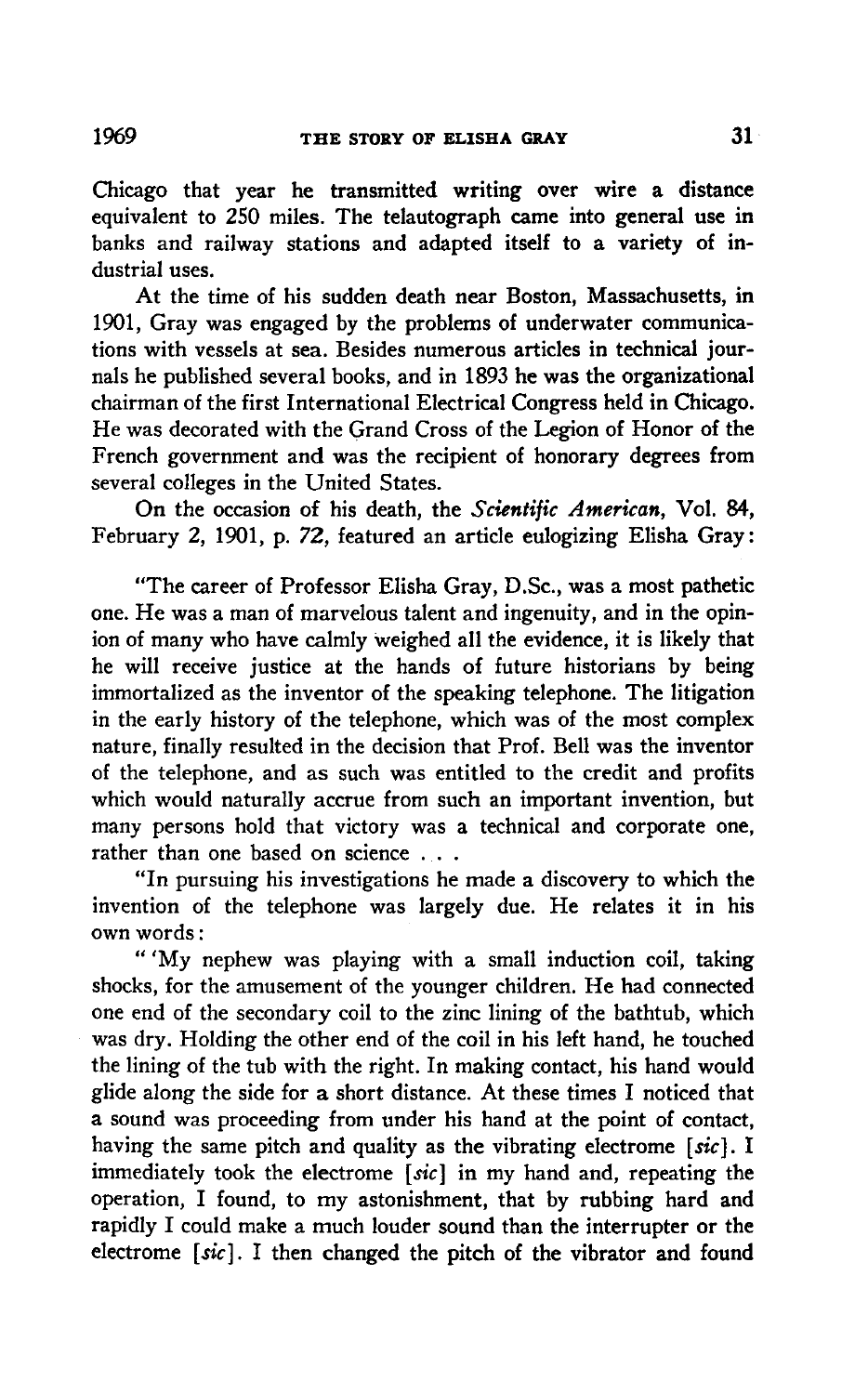that the pitch of the sound under my hand was also changed, agreeing with that of the vibrator.'

"On February 14, 1876, Prof. Gray filed a caveat in the Patent Office at Washington with the expectation of perfecting the 'art of transmitting vocal sounds telegraphically/ Prof. Alexander Graham Bell and Prof. Dolbear were workers in the same line, and it is said that Prof. Bell's patent was applied for a few hours earlier than Gray's, therefore the former received the patent. In the litigation which ensued, Gray alleged that his caveat had been on file before Bell's application, and he contended that there had been collusion with an official of the Patent Office. The courts decided, however, that this was not the case, and ruled against the Chicago inventor. Prof. Gray parted with his rights to a company whose name was The Harmonic Telegraph Company, by which transaction the Western Union was retired from the field."

Not all of Gray's critics were so kind, however, and a representatively hostile appraisal is found in Herbert N. Casson, History of the Telephone, published in <sup>1910</sup> (Chicago) :

"The most plausible and persistent of all the various inventors who snatched at Bell's laurels, was Elisha Gray. He refused to abide by the adverse decision of the court. Several years after his defeat, he came forward with new weapons and new methods of attack. He became more hostile and irreconcilable; and until his death, in 1901, never renounced his claim to be the original inventor of the telephone.

"The reason for this persistence is very evident. Gray was a professional inventor, a highly competent man who had begun his career as a blacksmith's apprentice, and risen to be a professor of Oberlin. He made, during his lifetime, over five million dollars by his patents. In 1874, he and Bell were running a neck-and-neck race to see who could first invent <sup>a</sup> musical telegraph — when, presto Bell suddenly turned aside, because of his acoustical knowledge, and invented the telephone, while Gray kept straight ahead. Like all others who were in quest of a better telegraph instrument, Gray had glimmerings of the possibility of sending speech by wire, and by one of the strangest of coincidences he filed a caveat on the subject on the same day that Bell filed the application for a patent. Bell had arrived first. As the record book shows, the fifth entry on that day was 'A. G. Bell, \$15' ;and the thirty-ninth entry was 'E. Gray, \$10.'

"There was a vast difference between Gray's caveat and Bell's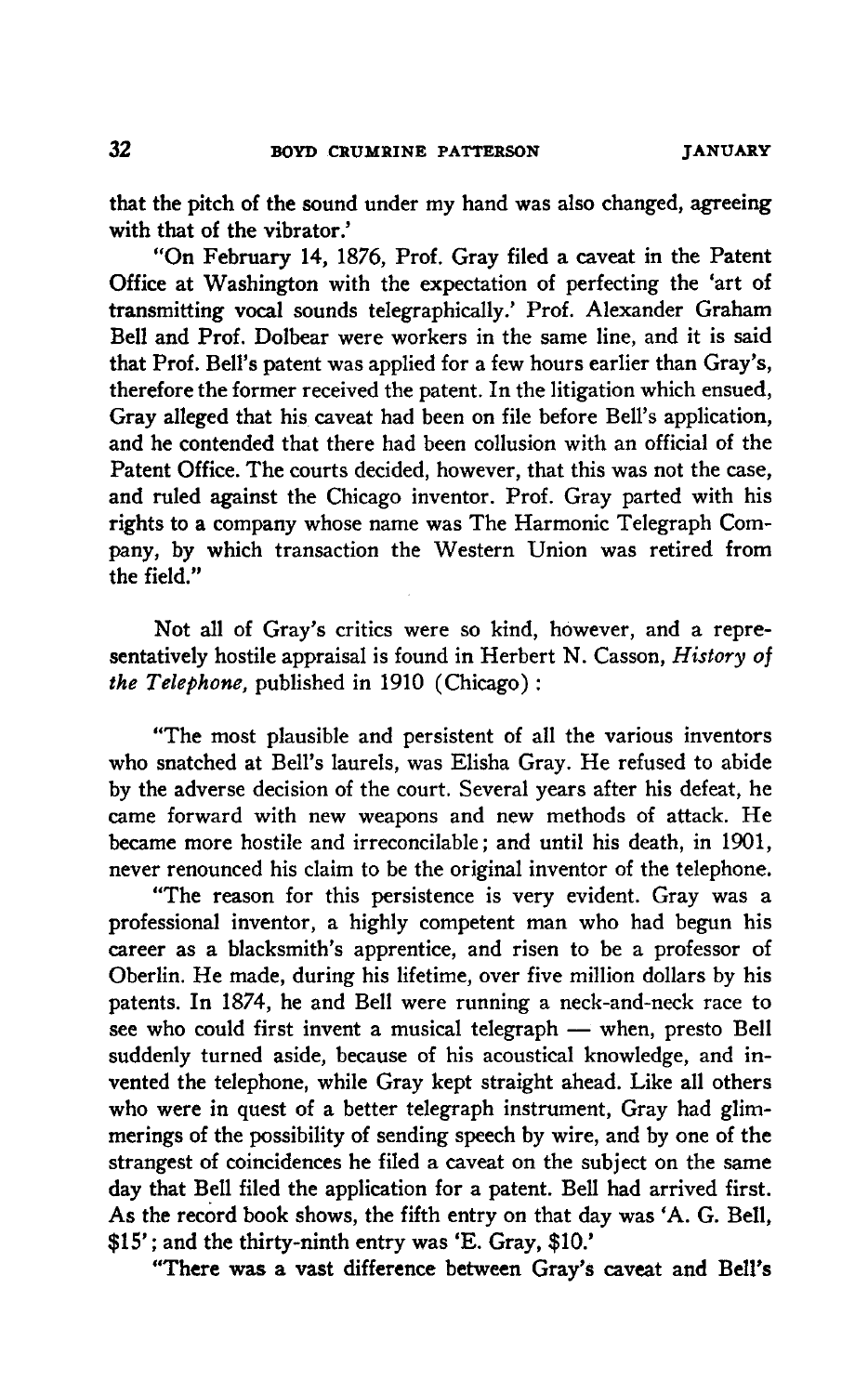application. A caveat is a declaration that the writer has not invented a thing, but believes that he is about to do so; while an application is a declaration that the writer has already perfected the invention. But Gray could never forget that he had seemed to be, for a time, so close to the golden prize; and seven years after he had been set aside by the Western Union agreement, he reappeared with claims that had grown larger and more definite."

II

Elisha Gray died in 1901. The following year, 1902, Boyd Crumrine began to write <sup>a</sup> biography of Elisha Gray. It was not completed because the author's interest led him into the intricacies of the litigation surrounding the telephone patents. The unpublished manuscript of this incomplete biography together with Gray's letter to which it alludes will be found in the Historical Collections of Washington and Jefferson College. What follows is made up largely of excerpts. So, we continue our story by moving back to the year 1854. The locale is Bridgeport,<sup>2</sup> Pennsylvania.

"Inthe winter of 1854-5, 1was allowed for the first time to leave the old homestead in East Bethlehem Township,<sup>3</sup> Washington County, Pa., to attend the High School at Bridgeport, separated from Browns-Fa., to attend the Frigh School at Bridgeport, separated from Browns-<br>ville, Pa., by the bridge over what is so well known as the Neck. The<br>High School was conducted by Prof. L. F. Parker and his estimable<br>wife, both from High School was conducted by Prof. L. F. Parker and his estimable on the hill in Bridgeport, then called 'Hardscrabble.' Coming from wife, both from Vermont, I believe, in the Public School building hurry through the fall work in order to get away to school, how well<br>do I remember the effect upon me when, on the frosty mornings of<br>October, I walked to the school building and heard coming up to me<br>from all directions b the quiet of the country, where I had literally ploughed by starlight to hurry through the fall work in order to get away to school, how well do I remember the effect upon me when, on the frosty mornings of October, I walk from all directions below the sound of hammering on metal and wood, and the rapid puffing of steam from the engines and from the boiler and machine shops of Snowden & Mason across the Neck; of Herbertson & Co., near the east end of the Monongahela Bridge; from the planing mills of Carver, Wood & Co., on the river bank in Bridgeport, and the boat-yard of John S. Pringle over in West Brownsville, first put in operation by Jas. G.Blaine's father and mine, 1831. Brownsville, with its sister towns, then made a busy place, and the noise of its

<sup>2</sup> In 1908, Bridgeport was absorbed by South Brownsville. This, in turn, was consolidated into Brownsville proper (1933). 3 This is now known as Deemston Bbrough.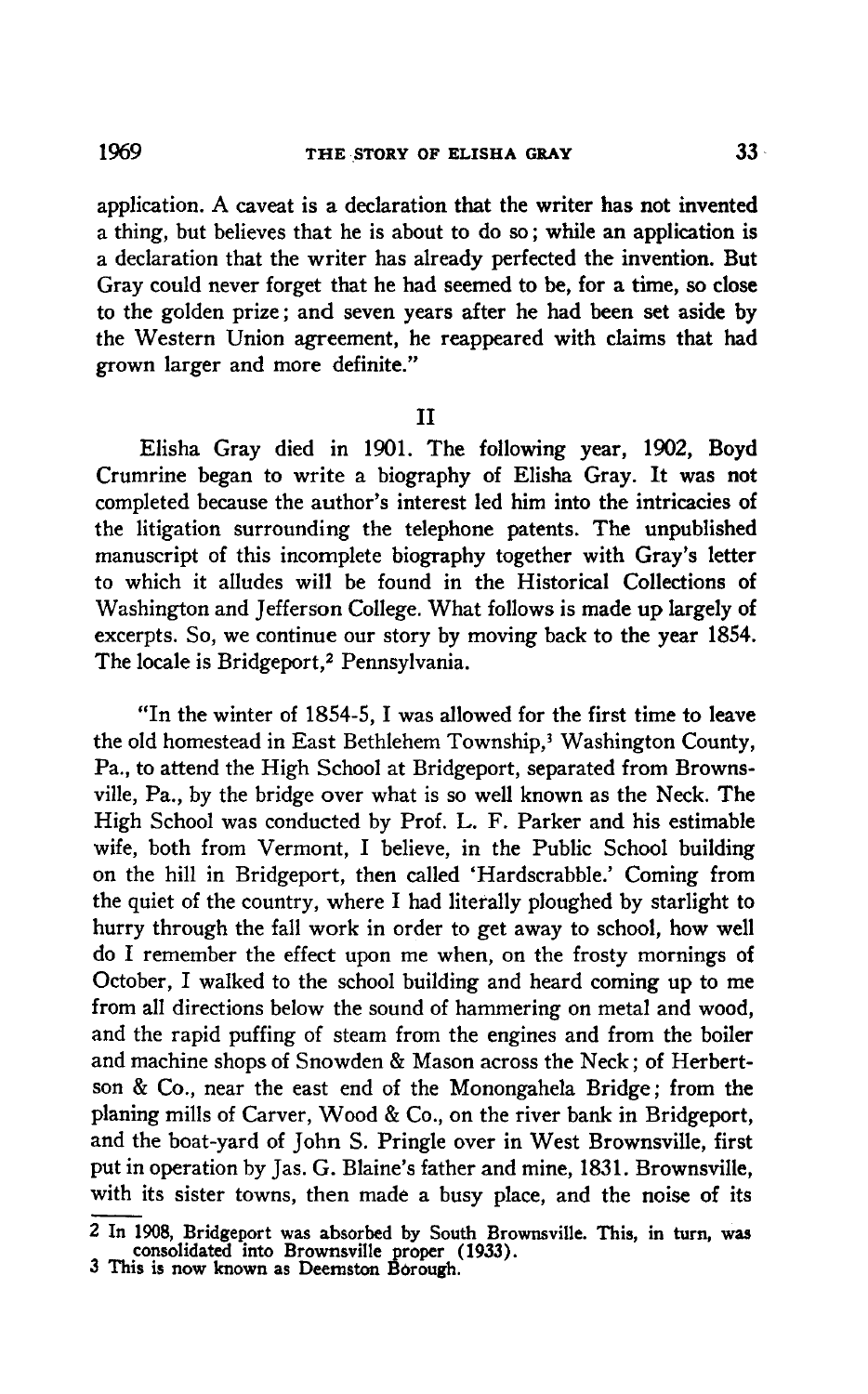industries was a startling wonder to the country youth.

"Two of my most intimate school-mates were Henry S. Bennett, and Elisha Gray. We three were about the same age, apparently between 16 and 17. Bennett was the son of Capt. Elisha W. Bennett, then owning, at least commanding, one of the steamboats plying between Brownsville and Pittsburgh. He had a dark-eyed sister Sallie, who with Ruth Anna Miller, Edith Griffith and certain other Quaker<br>maidens, sat on the other side of the school-room from us, and took<br>care of us in and out of school hours. I remember how, when coasting<br>together with othe maidens, sat on the other side of the school-room from us, and took care of us in and out of school hours. I remember how, when coasting together with other Quaker youth and maidens down Hardscrabble hill on the winter's ice, and the country boy became a little too noisy or rude, Ruth Anna would say, 'Now Boyd, thee must not do that ...'

"Bennett was an inmate of a pleasant home with his father, mother and sister Sallie, and perhaps a younger brother, but Gray was poor. Gray's father had died in Belmont County, Ohio, and subsequently his mother had become the wife of Cozens Smith, a Quaker farmer, of East Bethlehem township, Washington County, Pa.; and Gray himself had been apprenticed as a carpenter in the planing mill of Carver, Wood & Co., where he worked to learn his trade in the evenings and mornings, but was allowed to attend the High School with us during the day. In the evenings and on Saturdays, Bennett and I were almost always together, and Gray, when permitted to be absent from his work, was with us. We then often spent our early evenings in the grocery store of Seaburn Crawford near the bridge over the Neck, teasing Mr.Crawford in various ways. Bennett was lively, very bright, and always full of fun and gladness ... Gray was more reserved, and more quiet, but he was also manly, studious and ambitious; and he then seemed to feel the difficulties of life to be over by him ...

"InFebruary 1856, we concluded we would all start for a college course at Oberlin College, Ohio. Bennett's parents were well able to give him a college education, and preferred Oberlin because of its and Tebruary 1850, we concluded we would an start for a conege<br>course at Oberlin College, Ohio. Bennett's parents were well able to<br>give him a college education, and preferred Oberlin because of its<br>anti-slavery record. Gr way to an education, and preferred Oberlin College because of the opportunities that institution gave to students without means. But, in my case, parental prejudice in an opposite direction to that in Bennett's case intervened, and in the fall of 1856. I was sent to Jefferson way to an education, and preferred Oberin College because of the<br>opportunities that institution gave to students without means. But, ir<br>my case, parental prejudice in an opposite direction to that in Ben-<br>nett's case inter went on to Oberlin. At the commencement season of old Jefferson in August 1859, both Bennett and Gray visited me at Canonsburg, when on their way home from Oberlin.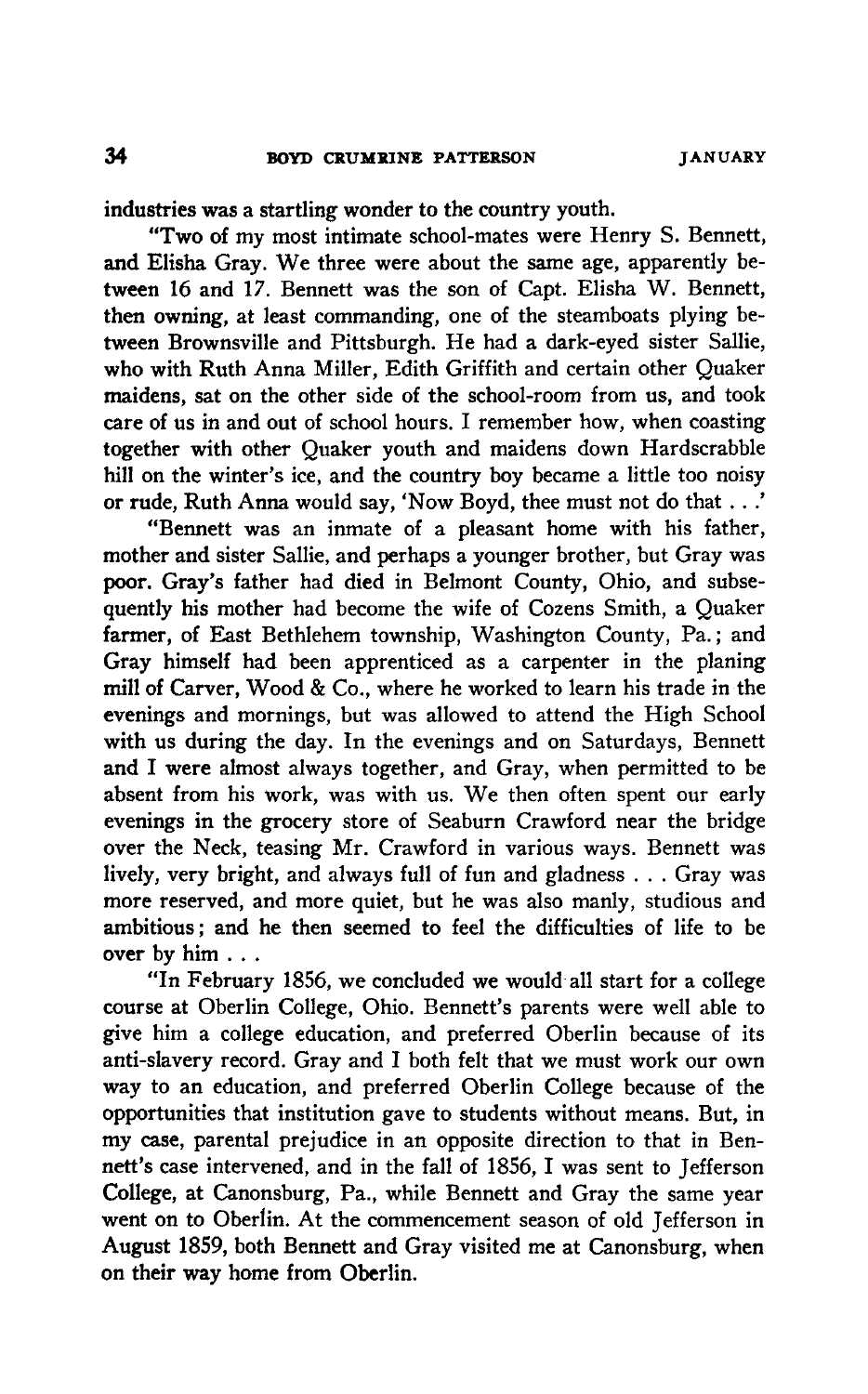THE STORY OF ELISHA GRAY 35<br>
"In 1860, we all graduated, they at Oberlin and I at Jefferson."<br>
From that time Gray was lost to me for many years. But Bennett "In 1860, we all graduated, they at Oberlin and I at Jefferson<br>From that time Gray was lost to me for many years. But Bennett<br>studied theology and became a Congregational minister, and I studied<br>the law. The War of the Reb the law. The War of the Rebellion diverted the attention of everybody during its continuance, but in the subsequent changes brought to the during its continuance, but in the subsequent changes brought to the<br>South, Fisk University was organized at Nashville, Tenn., for the<br>education of the colored race, and Bennett became Vice President of<br>that institution, s education of the colored race, and Bennett became Vice President of that institution, serving as such during his whole life thereafter. I settled in the practice of my profession at Washington, Pa., where I remained with an occasional letter from Mr. Bennett, but without meeting him or even hearing from or about Gray until 1884.

"In the summer of 1884, Bennett, then on a visit to his friends at Brownsville, paid a visit to me at Washington, for a week or so. Dur-Frownsvine, paid a visit to the at washington, for a week of so. During that visit he preached one Sabbath in the First Presbyterian Church, when his naturalness, sprightliness, sincerity and eloquence the same as in his y Church, when his naturalness, sprightliness, sincerity and eloquence, before, made me proud of him. the same as in his youth when I knew him, a quarter of a century<br>before, made me proud of him.<br>"In his manner I observed, however, a vein of sadness, slight it is

true, but all the same observable, which I had not noted when we were boys together. Was it merely the result of the soberness of maturer years, or was it caused by his so long continued contact with an hitherto oppressed people who were endeavoring to reach a higher plane ? One evening after he had been entertaining a number of young ladies in my presence by singing the plantation melodies of the noted Tubilee Singers,' first organized under his personal direction and at list instigation at Nashville, thence travelling with their splendid singing throughout this country and in Europe, I asked him—<br>"'Mr. Bennett, what bec his instigation at Nashville, thence travelling with their splendid singing throughout this country and in Europe. I asked him—

"'Mr. Bennett, what became of young Gray, our comrade of the Hardscrabble High School?'

Trabble Fight School!<br>
'Don't you know who Gray is?' said he, with apparent<br>
hment.<br>
'No,' said I, 'I cannot remember that I have ever heard a word<br>
Gray since you and he graduated at Oberlin.' astonishmen<br>" ^ ^ ^ ^ ^ ^ ^ ^ ^ ^

about Gray since you and he graduated at Oberlin.'

"Is it possible,' he replied, 'that you don't know who Gray is?' 'Do you remember/ he continued, 'the time when we three were together in Seaburn Crawford's grocery one evening after school hours, and Mr. Crawford put down our names in the back of his large ledger. saying that he would put us there together, and see if any of us would ever amount to anything?'

"I said to him I had an indistinct recollection of the matter, when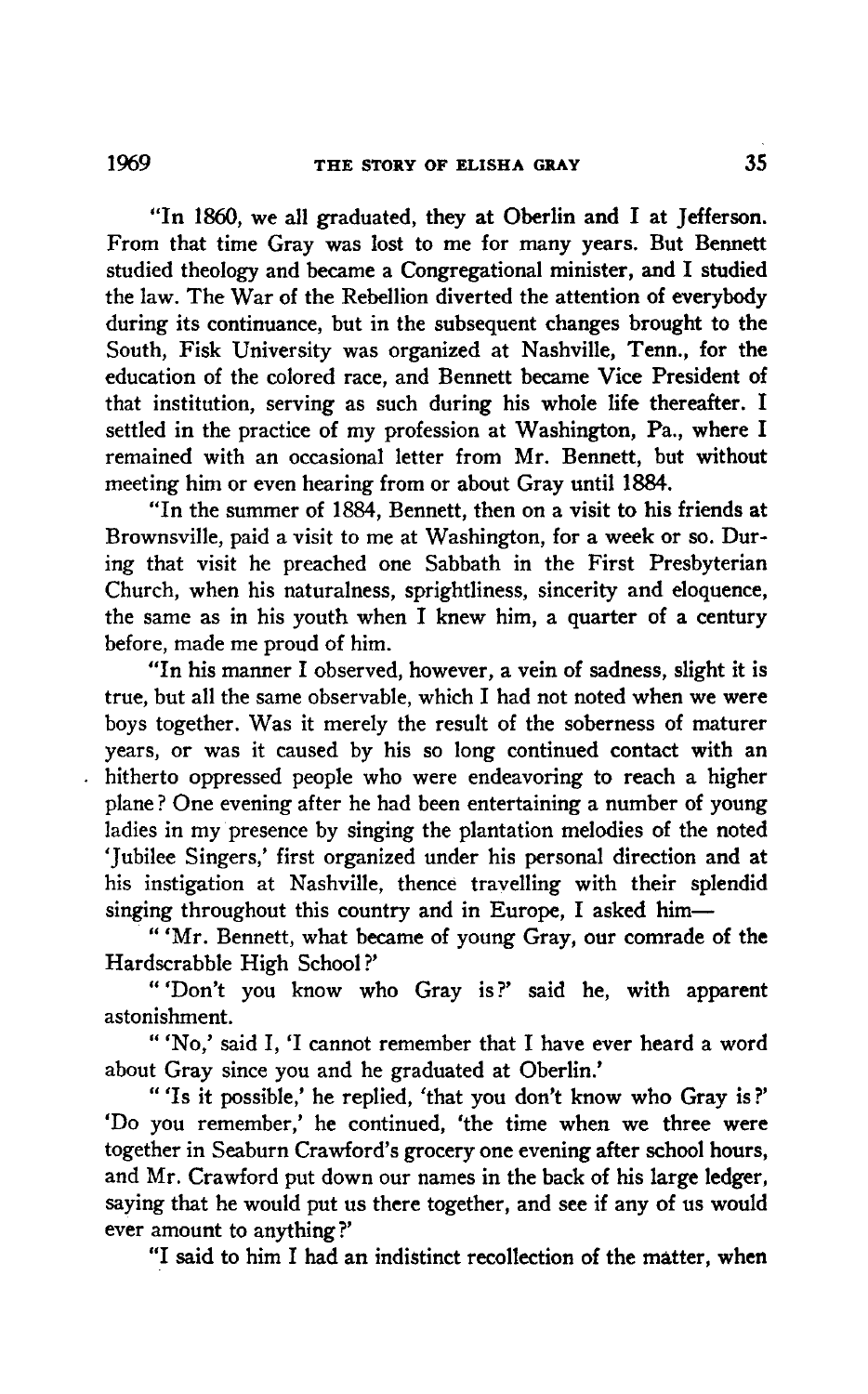he repeated the incident bringing it more fully to my mind, and ne repeated<br>continued :<br>"And

'And don't you know who Gray is ? Don't you know that Elisha Gray is the real inventor of the Bell Telephone, and lives at Highland Park, a suburb of Chicago, worth perhaps his millions, and is one of perhaps but two men in the United States who have received the Grand Cross of the Legion of Honor of France ?' "

'What !'said I,'Ihave been reading about that Elisha Gray in the newspapers and magazines for many years, and until this moment In the was the Elisha Gray in the was the Elisha Gray in the newspapers and magazines for many years, and until this moment I never knew that he was the Elisha Gray who had to work at the carpenter's bench with Carver, Woo carpenter's bench with Carver, Wood & Co., at Bridgeport, to enable<br>him to attend the High School with you and me'; and I reached for a In the newspapers and magazines for many years, and until this moment<br>I never knew that he was the Elisha Gray who had to work at the<br>carpenter's bench with Carver, Wood & Co., at Bridgeport, to enable<br>him to attend the Hi volume of my Appleton's American Cyclopedia, and under the name of Filisha Gray could read the sketch of his public life with far more de-<br>Light by knowing that it was the public life of my school-mate, lost to<br>me as it were for twenty-five years. And then, too, I was proud of<br>Gray, and p light by knowing that it was the public life of my school-mate, lost to me as it were for twenty-five years. And then, too, I was proud of Gray, and proud, also, for the institutions of my country, in that they gave such opportunities to the American boy ...

"In the later part of the winter of 1887, I was disabled from hard work in my office at night, and amused myself writing weekly screeds for the Washington Reporter, over the signature of Uncle In the later part of the winter of 1667, I was disabled from flare<br>work in my office at night, and amused myself writing weekly<br>screeds for the Washington Reporter, over the signature of Uncle<br>Enoch; and in one of my contr school-boys and how two of them had succeeded in life, and sent a copy of the article to Mr. Bennett at Nashville, Tenn. In March 1888, I received a fat letter from Highland Park, made up of two parts, the Enoch, and in one of my contributions I related the story of the times<br>school-boys and how two of them had succeeded in life, and sent a<br>copy of the article to Mr. Bennett at Nashville, Tenn. In March 1888,<br>I received a fa at the beginning of a joke, the second dated on January 28, 1888  $[sic]$ and the whole in its two parts of ten pages completed by the signature of Elisha Gray at the end. By the time the second part was written, the remainder of the joke had been forgotten, I was told, but the two parts and the whole in its two parts of ten pages completed by the signature of Elisha Gray at the end. By the time the second part was written, the remainder of the joke had been forgotten, I was told, but the two parts togethe who was then engaged in perfecting his invention of the Telautograph ..."

[The letter reads in part as follows :]

[The letter reads in part as follows:]<br>"You will be surprised at getting a letter from me. Indeed, I am<br>rised myself to find myself writing any but business letters. I I The letter reads in part as follows:<br>
"You will be surprised at getting a letter from me. Indeed, I am<br>
surprised myself to find myself writing any but business letters. I<br>
believe this is the tenth letter since I sat do "You will be surprised at getting a letter from me. Indeed, I an surprised myself to find myself writing any but business letters. I believe this is the tenth letter since I sat down this evening about 9 **P.M.** Now 11:30. 9 P.M. Now 11:30.<br>"Yesterday I met a man who had been visiting in old Brownsville" believe this is the tenth letter since I sat down this evening about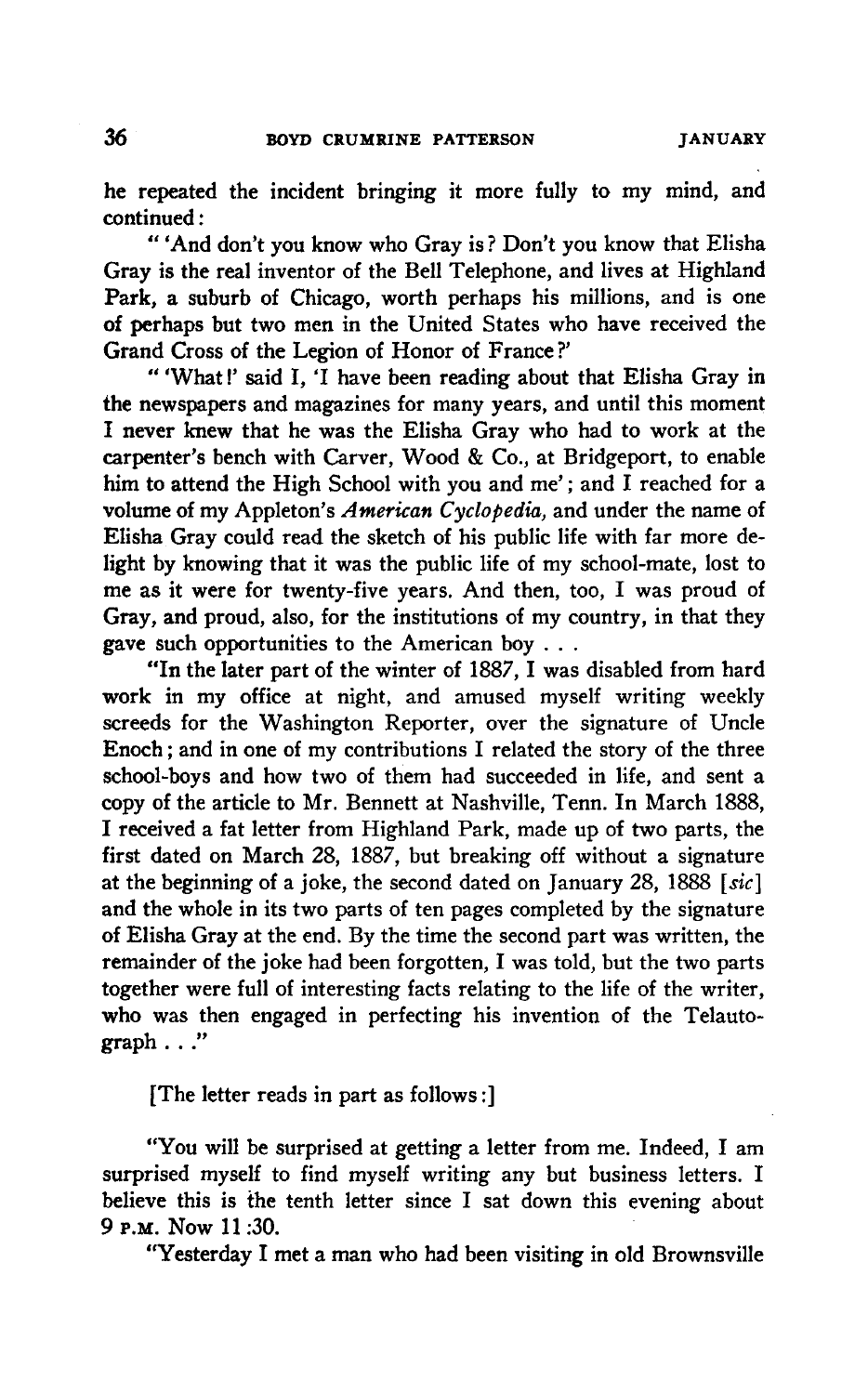and he brought back to me a flood of old memories. Curiously enough in the evening when I returned from the city (Chicago) I found your letter to Bennett enclosed in one from him. Also the clipping 'Uncle and he brought back to me a nood of old memories. Curiously enough<br>in the evening when I returned from the city (Chicago) I found your<br>letter to Bennett enclosed in one from him. Also the clipping 'Uncle<br>Enoch's Notes.' We could stop in and have a chat with you and 'Ebenezer.'<br>"By the way — if you will come out here I will give you points "The way — if you will come out here I will give you points<br>"By the way — if you will come out here I will give you points<br>"By the way — if you will come out here I will give you points<br>"By the way — if you will come out h

enough to keep Uncle Enoch busy for the next five years making From the means of them. And if he aspires to story writing I will give you points<br>enough to keep Uncle Enoch busy for the next five years making<br>notes of them. And if he aspires to story writing I will give him<br>enough of enough of 'truth that is stranger than fiction' to fill a novel full of thrilling interest. The story of the telephone is full of dramatic situations and a novel could be founded on it that would prove the truth of the adage above quoted but it would take months of study to get the material together.

rial together.<br>"Well my dear old friend : there has been a deal of history <mark>mad</mark>e since you and I met and it would take months of study to get the<br>material together.<br>since you and I met and it is still making, 'the mills of the gods grind<br>slowly but they grind exceeding fine.' slowly but they grind exceeding fine.'

"What are you doing ? you ask. Well a little of everything. For a since you and I met and it is still making, the mills of the gods grind<br>slowly but they grind exceeding fine.'<br>"What are you doing? you ask. Well a little of everything. For a<br>long time I have been trying to 'save the piec slowly but they gind exceeding line.<br>
"What are you doing? you ask. Well a little of everything. For a<br>
long time I have been trying to 'save the pieces' — for I found that<br>
the fabric I had been years in building had been what are you doing: you ask. Wen a little of everything. For a<br>long time I have been trying to 'save the pieces' — for I found that<br>the fabric I had been years in building had been rudely stepped on,<br>not to use a harsher t the fabric I had been years in building had been rudely stepped on, not to use a harsher term. But I cannot go into this now. I am at my old tricks again and I like it, devoting my whole time to science and invention. Just not to use a harsher term. But I cannot go into this now. I am at my distance by telegraph. So you can sit in your own room and give your old tricks again and 1 nke it, devoting hiy whole time<br>invention. Just now I am bringing out an invention fo<br>distance by telegraph. So you can sit in your own room<br>own signature 100 miles away. I call it the 'telautograph<br> own signature 100 miles away. I call it the 'telautograph.'<br>"I have just completed a course of lectures at Oberlin College to

the sophs — juniors — seniors and theologues — on electricity. I have the chair in 'Dynamic Electricity' in two colleges, Oberlin and Ripon. I have just completed a course of lectures at Oberhit Conege to<br>the sophs — juniors — seniors and theologues — on electricity. I have<br>the chair in 'Dynamic Electricity' in two colleges, Oberlin and Ripon<br>I go for a short c Ihe sophs — juniors — seniors and theologues — on electricity. I have<br>the chair in 'Dynamic Electricity' in two colleges, Oberlin and Ripon<br>I go for a short course once a year. I get a receipted bill for the damage<br>I have If go for a short course once a year. I get a receipted bill for the damage<br>I have done at the end of the course in the shape of a note of thanks<br>from the faculty. I also gave while there what is called the Thursday<br>lectur from the faculty. I also gave while there what is called the Thursday lecture, which happens once a week before the whole school students and faculty. My subject was ' $W$ hat and  $H$ ow Shall  $We$  Study at College.' I also gave will entire what is called the Thursday<br>lecture, which happens once a week before the whole school —<br>students and faculty. My subject was 'What and How Shall We Study<br>at College.' I told several st connected with old days in Pennsylvania."

[Here the letter breaks off, to be resumed nearly a year later.]

[Here the letter breaks off, to be resumed nearly a year later.]<br>"Jan. 24, 1888. Nearly a year has elapsed since I commenced to<br>ou a story. I was called away and then 'the world, the flesh, etc.' There the letter breaks off, to be resulted hearly a year later.<br>
"Jan. 24, 1888. Nearly a year has elapsed since I commenced to<br>
tell you a story. I was called away and then 'the world, the flesh, etc.<br>
came between me an came between me and my letter to you. One of the above trio has stolen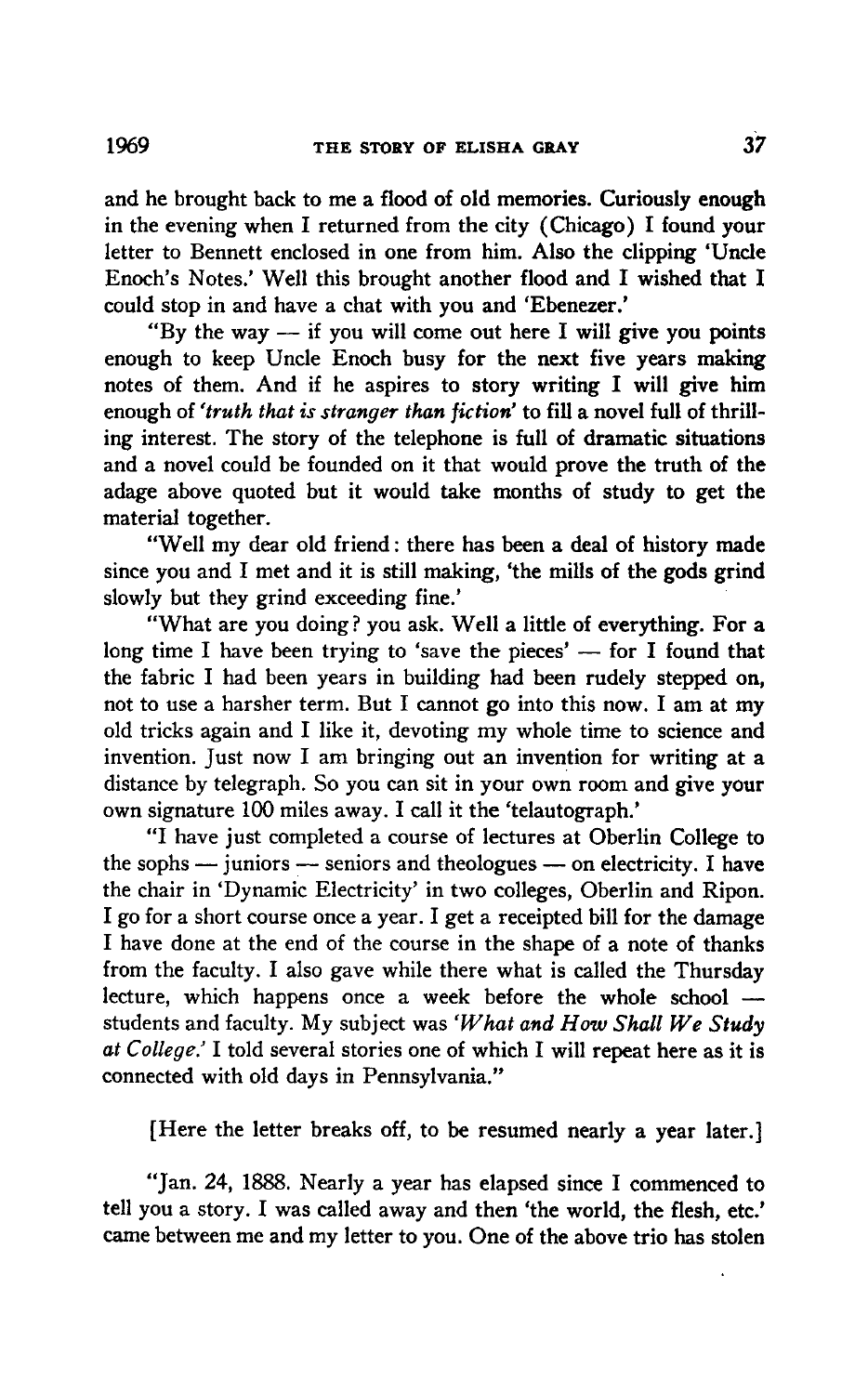my manuscript which contained the story. I cannot reproduce it as I had it there ...<br>"I have spent the last year on the invention I spoke of in the

my manuscript which contained the story. I cannot reproduce it as I<br>had it there ...<br>"I have spent the last year on the invention I spoke of in the<br>first installment of this letter ... The instrument is designed to supercede, in a measure, the telephone and do what it will not do: give a record of any order at both ends of the line simultaneously.

"All you have to do is to take up a pen, pencil or style and example and do what it will not do. give a<br>record of any order at both ends of the line simultaneously.<br>"All you have to do is to take up a pen, pencil or style and<br>write, as I am now, and another pen at the end of the lin making the same record in substantially the same hand, at precisely the same speed. Business men say that for most purposes they will prefer it to the telephone.

"Ihave also made <sup>a</sup> number of other inventions of less magnitude is to the telephone.<br>it to the telephone.<br>"I have also made a number of other inventions of less magnitude<br>during the year. I shall go to New York and Washington City to<br>spend a month (filing new cases) in about three or f spend a month (filing new cases) in about three or four weeks. Then<br>I have two courses in lectures to deliver, one at Oberlin and another at<br>Lake Forest University. A number of colleges want me, but I cannot<br>[sic] do only I have also made a number of other inventions of less magnitude<br>during the year. I shall go to New York and Washington City to<br>spend a month (filing new cases) in about three or four weeks. Then<br>I have two courses in lectu Lake Forest University. A number of colleges want me, but I cannot  $[sic]$  do only so much of this kind of work. A little of it each year helps me, but too much interferes with my original work  $\dots$ ."

[Crumrine's biography continues:]

"This letter, and my reply to it, brought about a visit to me by Elisha Gray, himself, in the summer of 1888, of a week or ten days duration. In an extended drive through the valleys and over the hills about the town of Washington one Sunday afternoon, the heart of the silent student was opened to the memories of our boyhood days together ...

"He had brought with him for my pleasure two articles of the greatest interest to my family and others to whom they were exhibited. One of them was the medal he had received from the Paris Exposition of 1878 for his electrical inventions shown then together to the world of sightseers in attendance . . . The other was the Grand Cross of the Legion of Honor presented to him on the same considerations by Marshall McMahon, President of the French Republic, by order of the French Parliament ...

"The days of these two reunions were red-letter days."

In 1898, Elisha Gray went to Boston to do experimental work in submarine signaling. In December 1900, after two years of hard discouraging work, he succeeded in signaling twelve miles under water without wires. He died less than one month later at Newtonville, Massachusetts, in January 1901.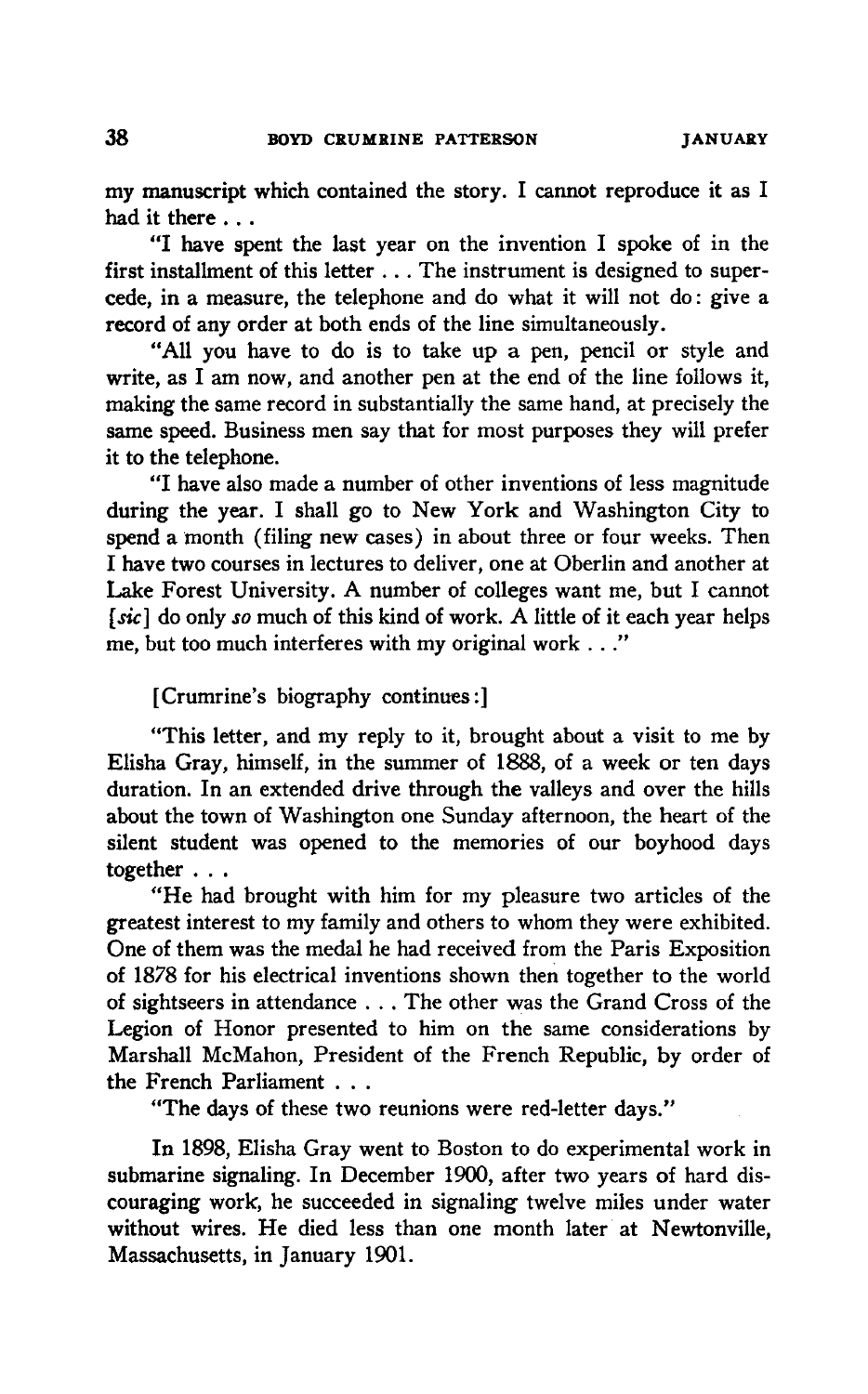In a feature article in the Pittsburgh Gazette Times, Sunday, 9 April 1916, the story of Elisha Gray is recounted in some detail. What prompted the article was the spiral of improvements in telephonic technology after 1900. "We perhaps have forgotten the long progression of discoveries beginning with those of Gray, Belland others in the 1870's to the wireless telephone of the present day. On 25 January 1915 Dr. Bell talked over a wire from New York to San Francisco, California, a distance of 3400 miles. On 30 September 1915, a wireless conversation was held from Arlington to the Hawaiian Islands, a distance of 4600 miles. On 21 October 1915, Arlington talked with Paris by wireless telephone and the operator at Honolulu, 8700 miles from Paris, heard and recorded the message from Arlington. On 5 November 1915, Secretary Daniels, talking to Admiral Usher by telephone and wireless, gave orders to his chief of service. These and other breakthroughs in bridging space are today considered but a part of twentieth century living!"

## Ill

One final item, a footnote, if you will, to the story of Elisha Gray. The principal of the Bridgeport, Pennsylvania, High School in the years 1854-56 was L. F. Parker. Mr. Parker left Bridgeport to go to Grinnell College, Iowa. Indeed, the remainder of his teaching career was spent as professor of history at, first, Grinnell College and, later, the State University of Iowa. At one time he was State Superintendent of Public Instruction of Iowa. At the age of seventy-seven, in 1902, he was Professor Emeritus of History and lived at Grinnell. The following is a small part of a five-page typewritten letter<sup>4</sup> to Mr. Parker on 29 September 1902 by Boyd Crumrine, his pupil at Bridgeport High School in <sup>1854</sup> :

Examples to receive the three little books you sent me,<br>School in 1854:<br>"... I was delighted to receive the three little books you sent me,<br>especially the one in memory of Mrs. Parker .... In that little twostory frame house upon Scrabbletown hill and in the three-story brick school building on the same level with it on the same hill, I got my sehecially the one in memory of Mrs. Parker . . . . In that little two-<br>story frame house upon Scrabbletown hill and in the three-story brick<br>school building on the same level with it on the same hill, I got my<br>start, and start, and received the impulse towards the sturdy life I have tried<br>to lead ...<br>through the same level with it on the same hill, I got my<br>start, and received the impulse towards the sturdy life I have tried<br>to lead ... to lead . . .<br>"My dear Sir, I could talk to you through this shorthand writer In building on the same lever with it on the same hin, I got hiy<br>and received the impulse towards the sturdy life I have tried<br>"My dear Sir, I could talk to you through this shorthand writer<br>e me for hours, and then would

before me for hours, and then would not have the start, and received the impuse towards the start of hours, then would the half I would like to tell; how I came to go to Iefferson College and Bennett and like to tell; how I could talk to you through this shorthand writer<br>before me for hours, and then would not have told the half I would<br>like to tell; how I came to go to Jefferson College and Bennett and

<sup>4</sup> This letter may also be found in the "Boyd Crumrine Papers," Historical Collections, Washington and Jefferson College Library.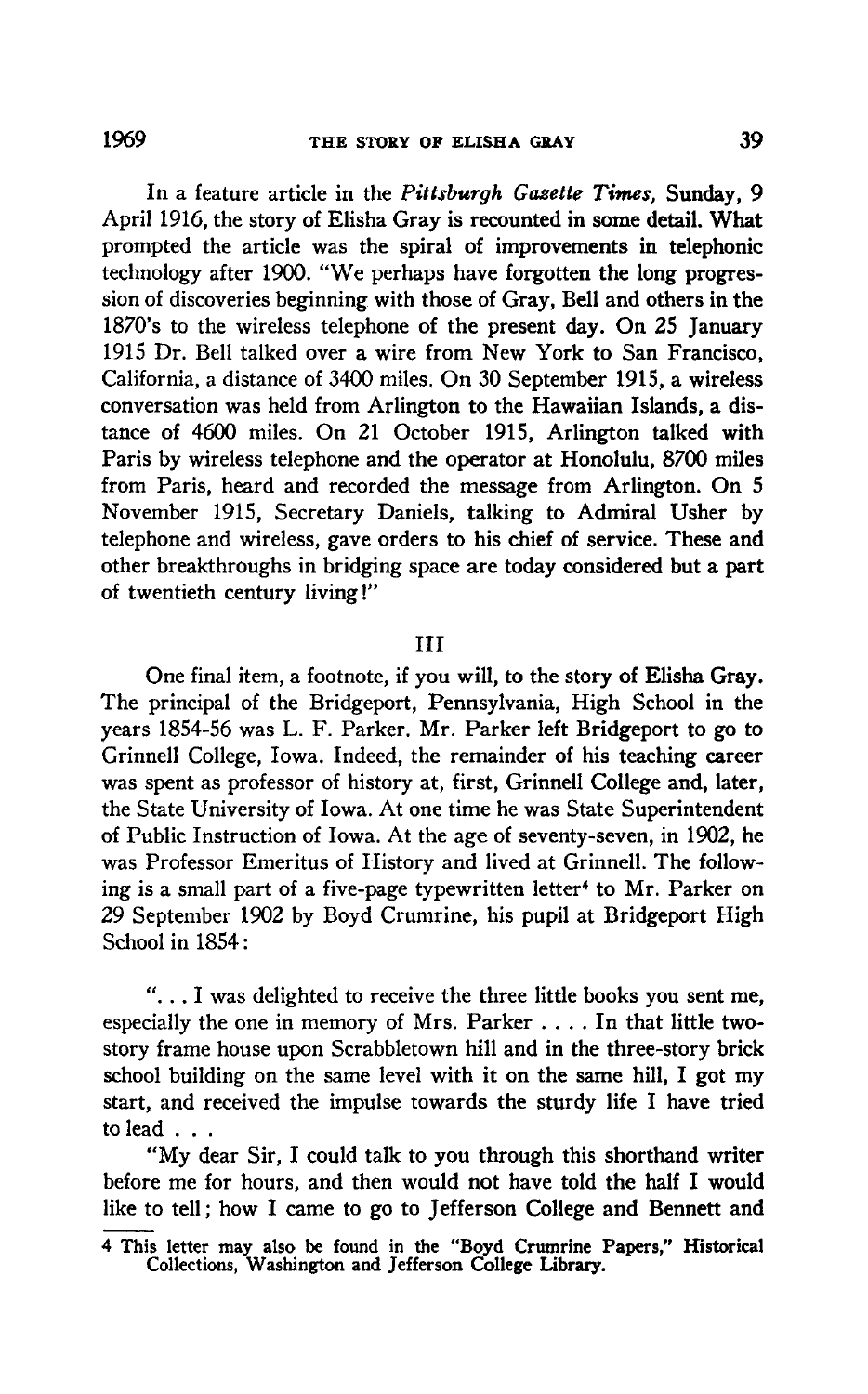Here of the same year, I think, 1860; and how we saw each other the last in those days in 1859 when they visited me at Canonsburg on their way to Brownsville, neither of us ever saw an other until 1884 when Bennett and I h Tood; and now we saw each other the last in those days in 1659 when<br>they visited me at Canonsburg on their way to Brownsville, neither<br>of us ever saw an other until 1884 when Bennett and I had correspond-<br>ed, not regularly our graduation ...<br>"In 1886 I was laid up for nearly a year with inflammatory" of us ever saw an other until 1884 when Bennett and I had corresponded, not regularly, but of Gray I knew nothing of him in his life after our graduation ...<br>"In 1886 I was laid up for nearly a year with inflammatory rheum

ed, not regularly, but of Gray I Knew hothing of finit in its fite anter<br>our graduation...<br>"In 1886 I was laid up for nearly a year with inflammatory<br>rheumatism and its resultants; in 1887 I became the Reporter of the<br>deci In 1880 I was laid up for hearly a year with inhamilatory<br>rheumatism and its resultants; in 1887 I became the Reporter of the<br>decisions of the Supreme Court of Pennsylvania, and in a very funny<br>way, which I haven't the tim inthe summer of 1888. He was then in his prime, and what a time we had for the week or so he was with me. Of course he told me everything about his telephone invention and controversy, and was then obtaining patents for his Telautograph, and believed himself to be very, very wealthy . . . and the next thing I heard of Gray was that he had very thing about his telephone invention and controversy, and was then<br>obtaining patents for his Telautograph, and believed himself to be very,<br>very wealthy ... and the next thing I heard of Gray was that he had<br>died poor, diating about ins telephone invention and confloversy, and was then<br>obtaining patents for his Telautograph, and believed himself to be very,<br>very wealthy ... and the next thing I heard of Gray was that he had<br>died poor, bu write <sup>a</sup> sketch of him, itwas about <sup>1894</sup> perhaps, and wrote <sup>a</sup> letter Whe a sketch of hint, it was about 1034 perhaps, and wrote a letter<br>to his widow, or some member of his family at Highland Park,<br>Chicago, for information, when Gray wrote me in his own handwriting<br>that he was still alive. Chicago, for information, when Gray wrote me in his own handwriting that he was still alive. I went on with hiy sketch of him, intending it for<br>a magazine article or something of that kind, and got up to the history<br>of the telephone and its litigation, when I found that I did not at that<br>t that he was still alive. I went on with my sketch of him, intending it for<br>a magazine article or something of that kind, and got up to the history<br>of the telephone and its litigation, when I found that I did not at that<br>ti of the telephone and its litigation, when I found that I did not at that<br>time have the opportunity to study the subject as I wanted to, and laid<br>it aside. The next thing I heard of him was his sudden death two or three years ago.

"Bennett passed away before either of us, then Gray, and of the trio inthe back of Seaburn Crawford's ledger, wherever that may be, Invee years ago.<br>
"Bennett passed a<br>
trio in the back of Seal<br>
I am the sole survivor.<br>
"I wish you could I am the sole survivor.<br>"I wish you could have time and would feel able for it when that

time comes, to write me what you know of Gray after say 1888. I would like very much, though I cannot assure anyone that I will ever If all the sole survivor.<br>
"I wish you could have time and would feel able for it when that<br>
time comes, to write me what you know of Gray after say 1888. I<br>
would like very much, though I cannot assure anyone that I will sketch of Mr. Gray. Well, my friend, I must not dictate any look. I<br>sketch of Mr. Gray. Well, my friend, I must not dictate any longer,<br>else my stenographer may be unable to translate her notes, and this else my stenographer may be unable to translate her notes, and this being Saturday evening she should go home. She says to me that she thinks she will not have time enough today, and therefore I direct her else my stenographer may be unable to translate her notes, and this<br>being Saturday evening she should go home. She says to me that she<br>thinks she will not have time enough today, and therefore I direct her<br>to translate her the single and the unable to translate her notes, and this<br>being Saturday evening she should go home. She says to me that she<br>thinks she will not have time enough today, and therefore I direct her<br>to translate her letter f add a few more sentences . . .<br>
"I must close now, after having  $-$  I will not say inflicted  $$ the translate her letter for you on Monday morning next, and I will<br>add a few more sentences ...<br>"I must close now, after having — I will not say inflicted —<br>written a long letter for you, but I assure you that I have not